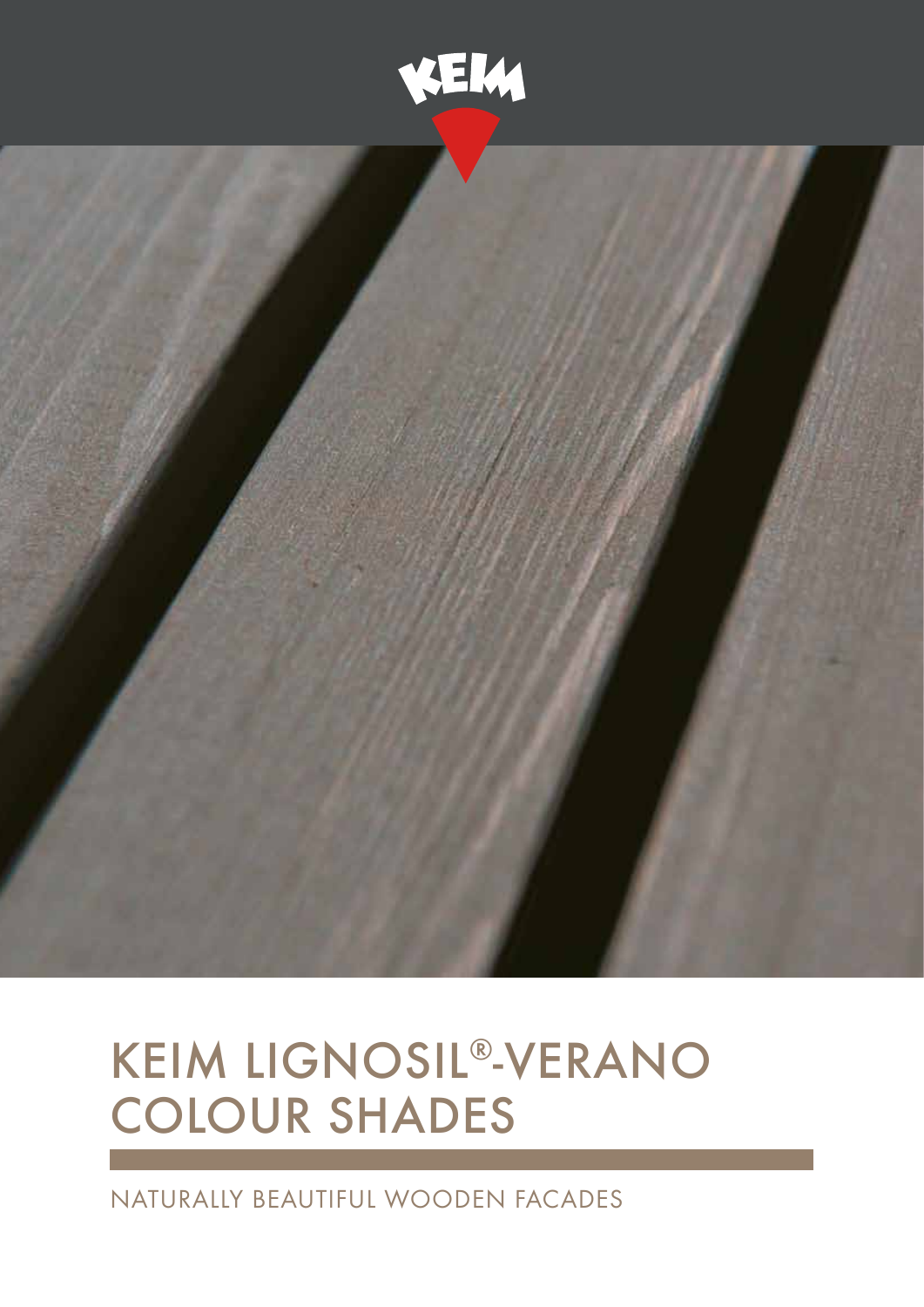## KEIM Lignosil®-Verano FOR CONTROLLED GREYING

Grey wooden facades have a particular charm. But it may take decades until the wood shows an evenly grey patina like a mountain hut in the Alps. Untreated wooden facades change their colour and texture under environmental influences. It is difficult to predict such changes because many factors influence the different facade surfaces of the building exposed to the weather in various ways. Wood type, direction, location, rainfall, air purity and the constructional prerequisites decide on the colour development. KEIM Lignosil-Verano, a silicate based finish, produces a naturally beautiful, silver-grey patinated wood appearance from the first application.



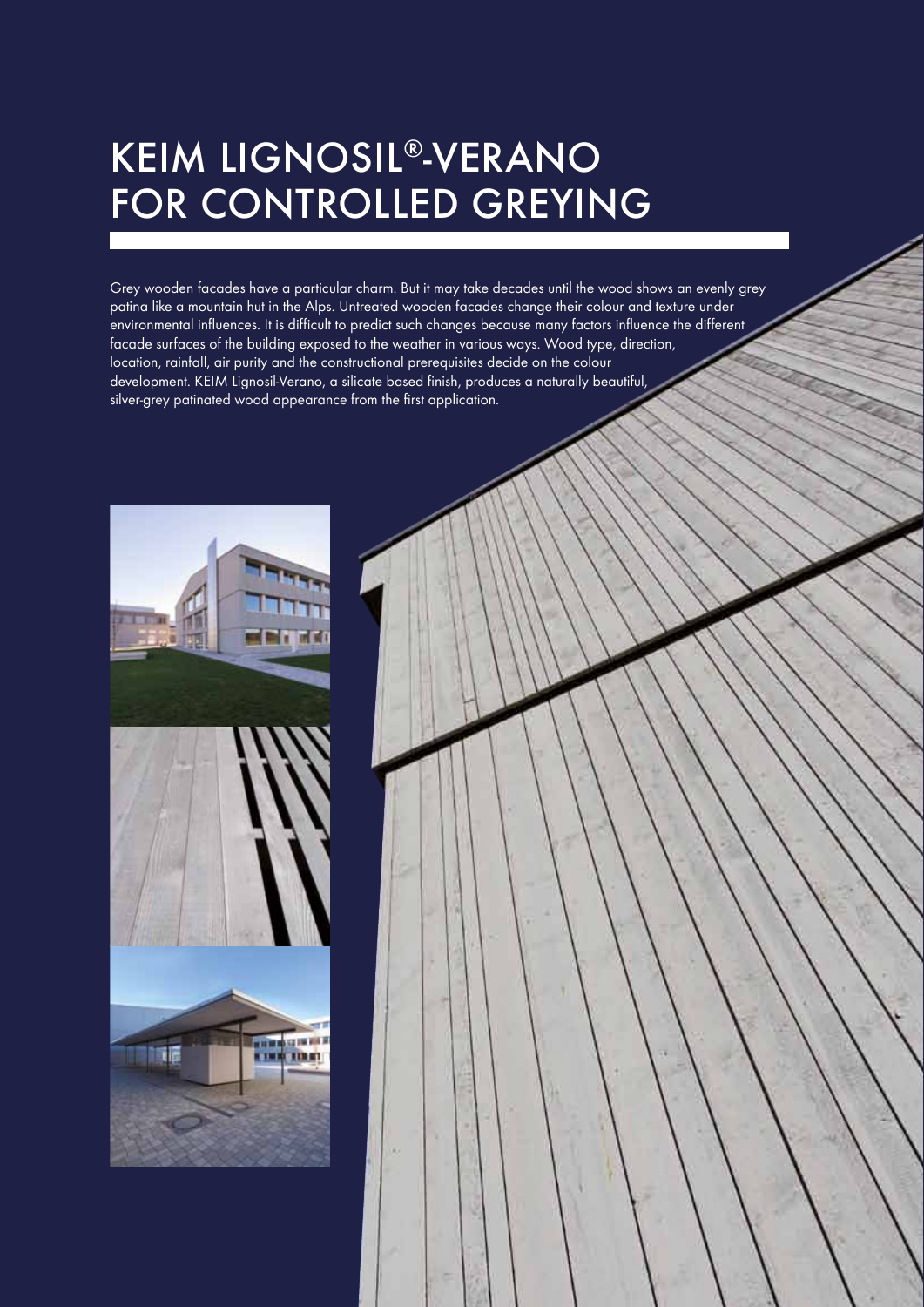## classic Colour Shades



Colour No. 4470



Colour No. 4861



Colour No. 4875



Colour No. 4735



Colour No. 4863



Colour No. 4880



Colour No. 4832



Colour No. 4870



Colour No. 4890



Colour No. 4895

## Metallic Colour Shades



Colour No. 4259-M





Colour No. 4470-M



Colour No. 4832-M

Colour No. 4890-M

Colour samples show KEIM Lignosil-Verano on rough sawn spruce wood. Colour shades may differ from the original in terms of printing.